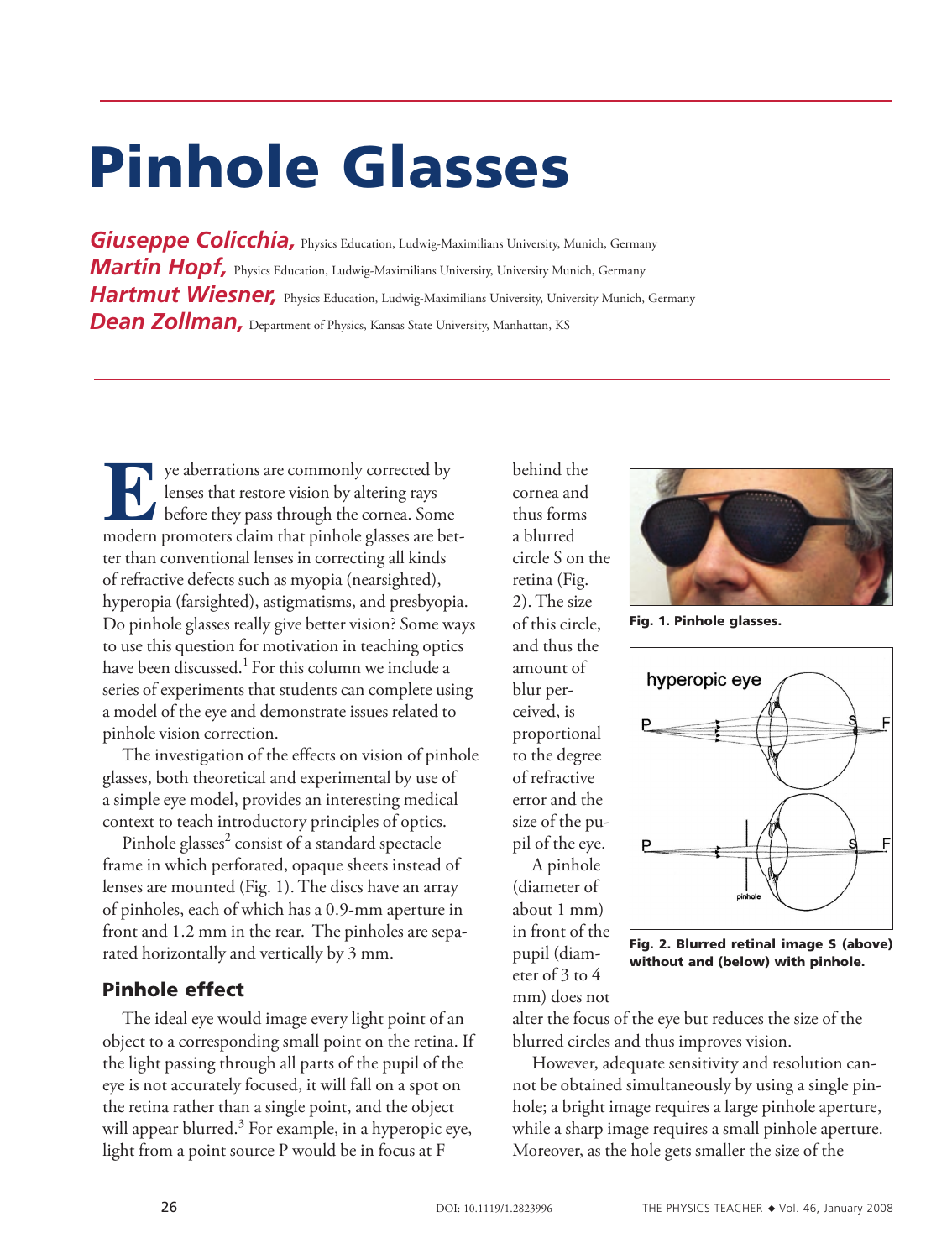

Fig. 3. With two closely spaced pinholes, two retinal images (S1 and S2) can be formed from one light point P.



Fig. 5. Experimental device with a pinhole between the light source and the eye model.

blurred circle becomes smaller, but diffraction effects must be considered.<sup>4,5</sup>

A simple calculation shows the importance of diffraction. When a light beam from a distant point source passes through a round hole, it produces a diffraction pattern, which will include a central disc (Airy disc) containing 84% of the total amount of light. Assuming that the hole is close to the cornea, the Airy disc has a radius about  $r = 1.2 f \lambda/d$ , where  $f = 2.3 \times$  $10^{-2}$  m is the distance of the hole from the retina,  $\lambda = 5 \times 10^{-7}$  m is an average wavelength of visible light, and  $d = 1 \times 10^{-3}$  m is the diameter of the hole, then  $r = (1.2 \times 2.3 \times 10^{-2} \text{ m})(5 \times 10^{-7} \text{ m})/10^{-3} \text{ m} =$  $1.4 \times 10^{-5}$  m. The distance between receptors on the retina is about  $5 \times 10^{-6}$  m. Thus, the Airy disc covers a few of receptors and diffraction effects are important.

## Pinhole Glasses

Multiple pinholes increase the vision angle and the amount of light that reaches the retina. Moreover, they eliminate the need for the wearer to hunt out the single small aperture.

However, because of the multiplicity of holes, more images can occur on the retina. If two pinholes are separated by less than the diameter of the pupil aperture, two pencils of ray coming from one light point pass through the pupil and form two retinal images



Fig. 4. Outside (left) and inside (right) of the eye model.

![](_page_1_Picture_11.jpeg)

Fig. 6. Image of two light sources on the eye model without pinhole (left), with one pinhole (middle), and with two pinholes (right).

(Fig. 3). Also, too large of a separation will result in dead spots in the field, while too small of a separation will produce multiple images.

It is impossible to produce a separation that is optimum for all refractive defects and pupil sizes that vary both from person to person and with illumination. Use of relatively small separation is probably preferable because of the reduced likelihood of localized field obscuration. Multiple images can be reduced easily by minor head rotation. Thus, pinhole glasses with carefully selected variables may be able to provide improved vision. With this analysis, students can be motivated to investigate experimentally the optics of these glasses.

### Experimental Device

For the experimental device we use a large eye model, which consists of a hollow Styrofoam sphere representing the ocular globe (Fig. 4). A hole of about 6-cm diameter on the surface of the sphere is covered with semi-transparent plastic film, *R*, that represents a portion of the retina. On the opposite surface, a hole is covered with a lens *L* of about 4-cm diameter and simulates the optical refractive power of both cornea and crystalline lens. The focal length of the lens must be longer or the same as the axis length of the model eye. In the first case the model represents a hyperopic